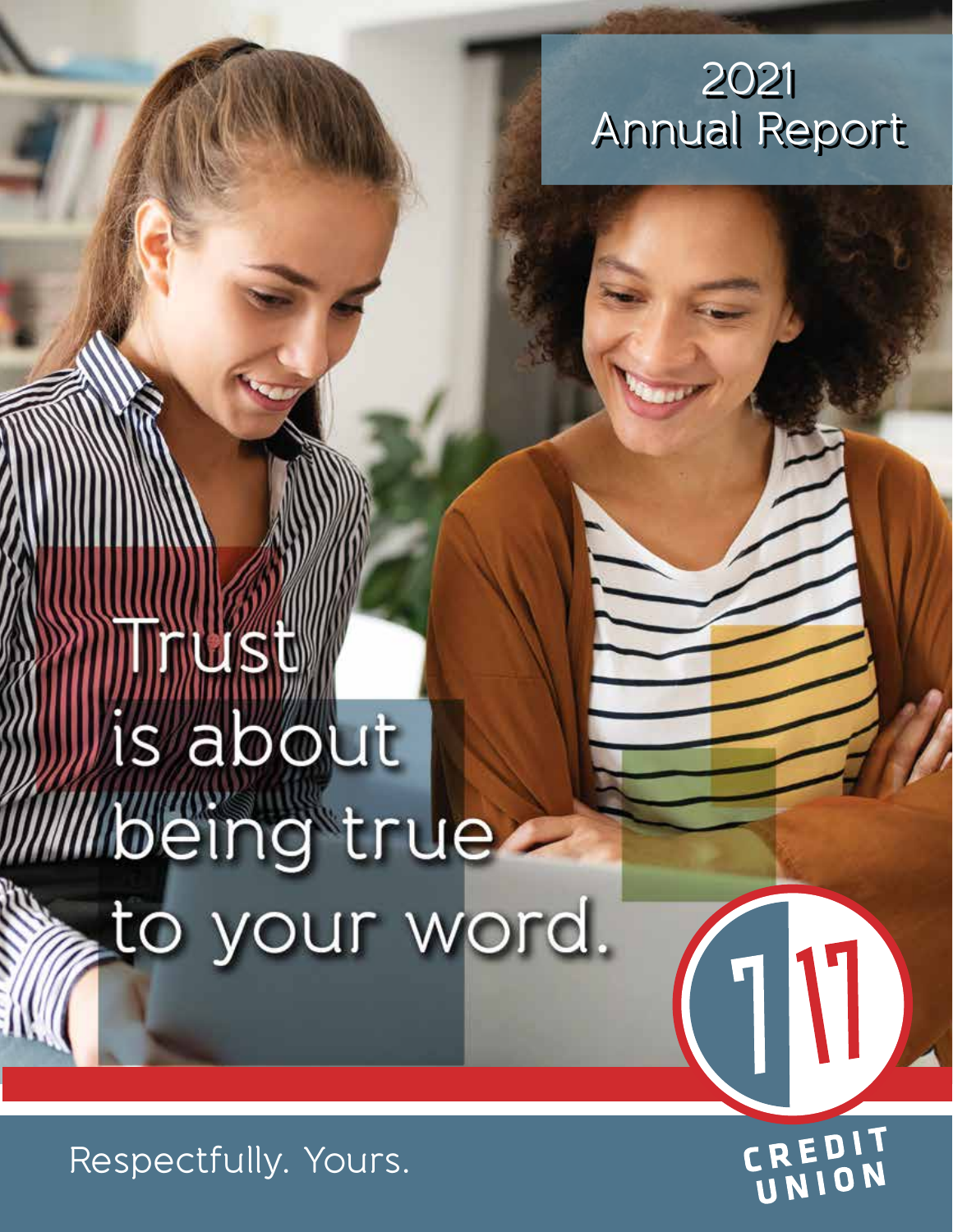## **Report of the President & CEO and the Chairman of the Board**

As one of the few remaining fnancial institutions headquartered in the Mahoning Valley and the only sizeable one still based in Trumbull County, 7 17 Credit Union remains committed to providing our members and the communities we serve with quality and affordable financial tools to help them reach their financial goals.

7 17 reached a major milestone at the end of 2021 when our membership surpassed 100,000 account holders. The milestone echoes the personalized service refected in our high member satisfaction and loyalty scores, our commitment to the communities we serve and convenience through technology that rivals large regional and national banks.

Our Personal Teller Machines (PTMs) provided members a safe way to interact face-to-face with a Personal Service Representative via video during these unprecedented times. Similar in appearance to an ATM, PTMs allow members to conduct almost any transaction that can be performed inside a branch from the convenience and safety of their vehicle. A Personal Service Representative can assist members with their transaction via two-way video or members can use the machine in self-service mode.

The credit union's digital technology remained pivotal in ensuring members had continual access to their accounts. 7 17's online banking, telephone banking and mobile banking app, which is the top-rated banking app in Northeast Ohio, ofered members alternative options for accessing their accounts without jeopardizing their health and safety. Over the course of 2021, the credit union broadened the use of remote signatures, allowing members the convenience and freedom to start and fnish loans without ever stepping foot inside a branch if they choose.

In late fall, 7 17 flled a void in the downtown Warren community and opened a new branch on West Market Street. This new location allows the credit union to better serve the small businesses in the downtown area and provides an opportunity for the underbanked.

In the spring, our Board of Directors unveiled The Gary Soukenik Financial Center, which sits at the site of the credit union's original branch location on Larchmont Avenue in Warren.

The board bestowed the honor on Gary in recognition of his 40 years of service and leadership to the credit union, the broader credit union movement and the local community.

The fnancial center houses retirement and investment services, commercial lending, loan origination services and more. The 7 17 Credit Union museum and conference room also resides inside the fnancial center and showcases the credit union's strong history of growth since its founding in 1957.

Deposits grew by 11%, loan growth grew by 10% and 7 17's assets increased more than 10% to nearly \$1.4 billion. The year ended with a Net Worth Ratio, a key measure of safety and strength, of 14%, double the 7% defned as "wellcapitalized" under federal law.

Local businesses continued to take advantage of the credit union's business-friendly products and services. New free business checking account openings increased by 25% and business deposits grew by more than 20%. The credit union helped local businesses grow through the disbursal of more than \$143 million in business loans.

And while many businesses faced staffing issues, 7 17 not only avoided layoffs or furloughs, but actually increased our workforce by 3% to 328 employees.

Credit union employees demonstrated their commitment to our communities by raising and donating more than \$40,000 and volunteering many hours to organizations such as the American Heart Association, United Way and the Relay for Life over the course of 2021.

As we embark on a new year, 7 17 Credit Union remains committed and securely positioned to assist our members in meeting their fnancial goals and to support the communities we serve.

Respectfully yours,

*Gary Soukenik Jack Wilster* 

Gary Soukenik, President & CEO Jack Wilster, Chairman of the Board of Directors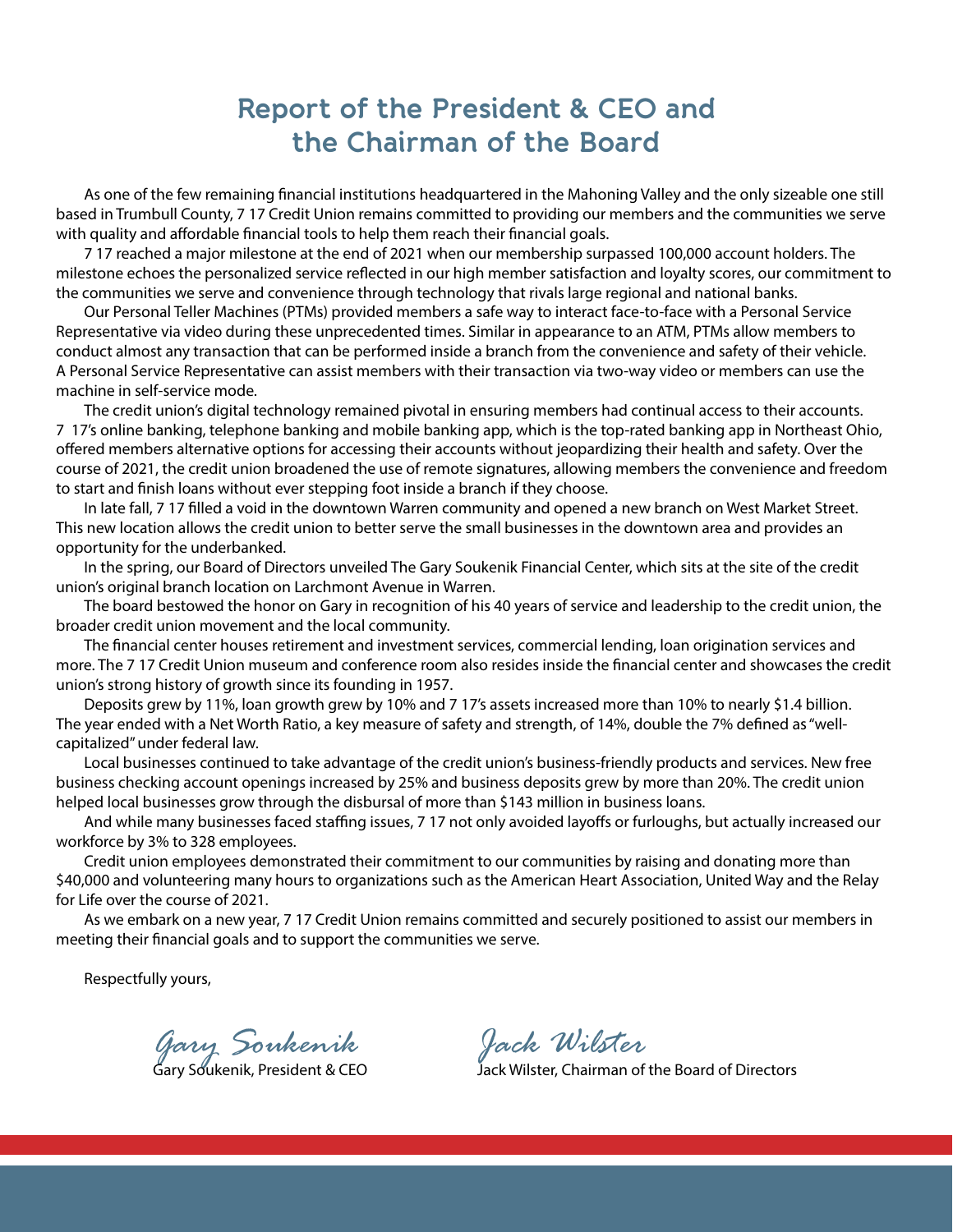# **Summary Financial Data**

|                                        |    | December 31,  |      |                  |  |  |
|----------------------------------------|----|---------------|------|------------------|--|--|
| <b>Balance Sheet</b>                   |    | 2021          | 2020 |                  |  |  |
| <b>Assets</b>                          |    |               |      |                  |  |  |
|                                        | Ś. | 31,634,343    | -S   | 28,277,985       |  |  |
|                                        |    | 258,293,627   |      | 225,371,165      |  |  |
|                                        |    | 1,020,811,131 |      | 927,459,322      |  |  |
|                                        |    | 22,730,078    |      | 23,130,763       |  |  |
|                                        |    | 55,741,347    |      | 54,988,916       |  |  |
| <b>Total Assets</b>                    |    | 1,389,210,526 |      | \$1,259,228,151  |  |  |
| <b>Liabilities and Members' Equity</b> |    |               |      |                  |  |  |
|                                        |    | 1,178,960,562 |      | 1,063,484,427    |  |  |
|                                        |    | 18,274,228    |      | 18,030,679       |  |  |
| <b>Total Liabilities</b>               |    | 1,197,234,790 |      | 1,081,515,106    |  |  |
|                                        |    | 191,975,736   |      | 177,713,045      |  |  |
| <b>Total Liabilities &amp; Equity</b>  |    | 1,389,210,526 |      | \$ 1.259.228.151 |  |  |

|                                                     |                  |    | Years ended December 31, |  |
|-----------------------------------------------------|------------------|----|--------------------------|--|
| <b>Income Statement</b>                             | 2021             |    | 2020                     |  |
| <b>Interest Income</b>                              |                  |    |                          |  |
|                                                     | \$<br>47,977,485 | S. | 48,325,153               |  |
|                                                     | 1,344,553        |    | 1,211,799                |  |
|                                                     | 49,322,038       |    | 49,536,952               |  |
| <b>Interest Expense</b>                             |                  |    |                          |  |
|                                                     | 3,401,961        |    | 6,408,693                |  |
| <b>Net Interest Income</b>                          | 45,920,077       |    | 43,128,259               |  |
| <b>Provision for Loan Losses</b>                    | (787, 264)       |    | 3,907,155                |  |
| Net Interest Income After Provision for Loan Losses | 46,707,341       |    | 39,221,104               |  |
| <b>Non-Interest (Income) Expense</b>                |                  |    |                          |  |
|                                                     | 32,699,645       |    | 30,905,906               |  |
|                                                     | 18,287,608       |    | 15,816,223               |  |
|                                                     | (21, 190, 701)   |    | (20, 394, 951)           |  |
|                                                     | 29,796,552       |    | 26,327,178               |  |
| <b>Net Income</b>                                   | \$<br>16,910,789 | s  | 12,893,926               |  |

The 2021 Audited Consolidated Financial Statements and Independent Auditor's Report thereon can be found for reference on our website at **<www.717cu.com/annualreport>**.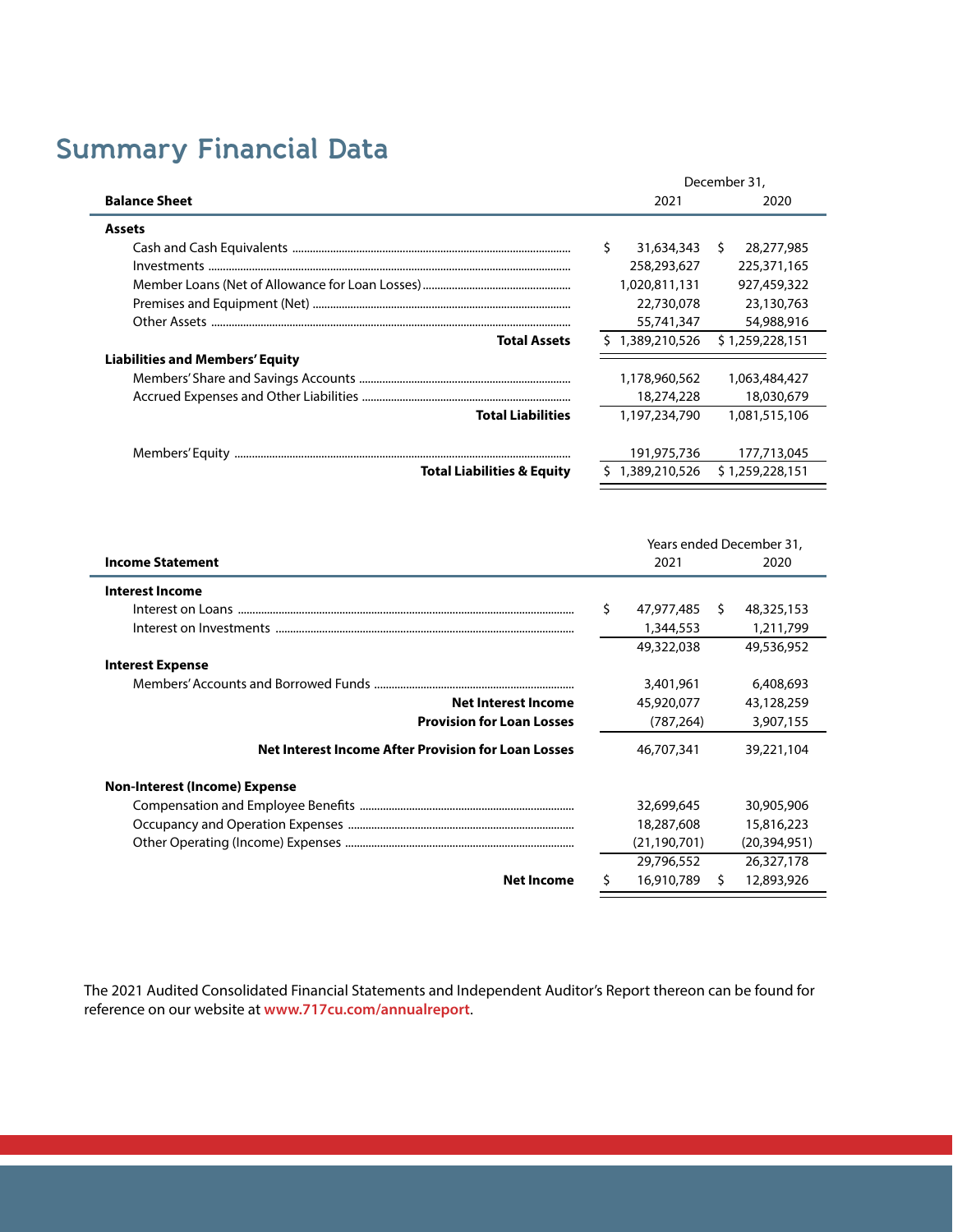# **The Board of Directors**

At your credit union, volunteers are the voice of the membership. Volunteers, elected by you, serve on your Board of Directors, which sets policy and oversees the direction of the credit union. Directors are charged with the responsibility of operating your credit union for the common good of us all, the members/owners. Volunteers also serve on the Supervisory Audit Committee. Directors, as well as appointed committee members, are members just like you. They devote countless hours to make sure that 7 17 Credit Union continues to provide you with the fnancial security and superior service you have come to expect.

The members of the Board of Directors are: Jack Wilster, chairman; Raymond "Corky" Manofsky, vice chairman; Joe Noark, second vice chairman; Cheryl DiGiacobbe, secretary/treasurer; Arlene Mathes, assistant secretary/treasurer; and Paul Marshall, director.

## **Thank You to our Volunteers**

Thank you to all our volunteers for all their years of service:

- Raymond "Corky" Manofsky, 51 years
- Joe Noark, 41 years
- Jack Wilster, 34 years
- Don Woodard, 33 years
- Cheryl DiGiacobbe, 20 years
- Arlene Mathes, 20 years
- Michael Anness, 8 years
- Jennifer Daniszewski, 8 years
- Paul Marshall, 5 years
- Robert Maiorano, 4 years
- George Papuga, 2 years

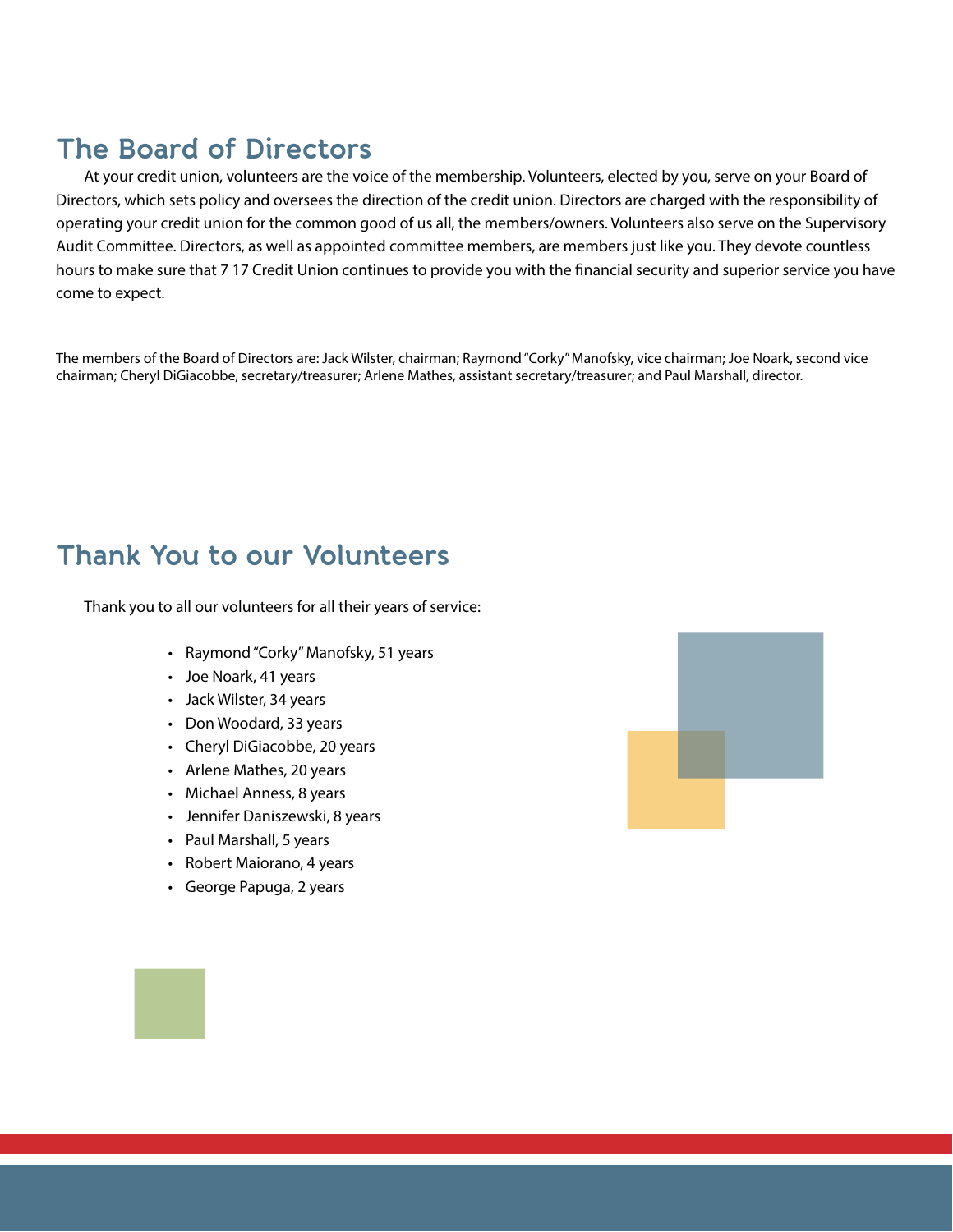#### **Management's Responsibility for Financial Statements**

The management of 7 17 Credit Union, Inc. is responsible for the preparation and integrity of the fnancial statements and all other fnancial information presented in this report. These fnancial statements have been prepared in accordance with accounting principles generally accepted in the United States, and include, where necessary, amounts that are based upon management's best estimates and judgments.

7 17 maintains a system of accounting and internal controls, including an internal auditing function, to provide reasonable assurance that assets are safeguarded and transactions are properly recorded. Established written policies and procedures serve as the basis for these controls. They are implemented by trained, skilled personnel with appropriate segregation of duties and are monitored through a comprehensive internal audit program. As needed, these policies and procedures are modifed in response to changes in business conditions and recommendations by the independent accountants and the internal auditors.

Nearman, Maynard, Vallez, Certifed Public Accountants, were retained as independent auditors to audit the 2021 fnancial statements of 7 17. The 2021 Audited Consolidated Financial Statements and Independent Auditor's Report thereon can be found for reference on our website at **<www.717cu.com/annualreport>**.

The Supervisory Audit Committee, a body consisting of volunteers from among the ranks of our membership, review the reliability of the auditing process on behalf of the interests of all 7 17 members. The Supervisory Audit Committee meets regularly with management, the internal auditors and the independent auditors to discuss internal controls and accounting, auditing and fnancial reporting matters.

*Gary Soukenik Shelly Pawcio*

Gary Soukenik, President & CEO Shelly Pawcio, CPA, Senior Vice President & CFO

#### **Report of the Supervisory Audit Committee**

The responsibility of the Supervisory Audit Committee is to help assure, for the beneft of the credit union and its members/owners, the safety of deposits, the soundness of management and fairness to all members.

In connection with its responsibilities, the committee met with management, the internal auditors and representatives of Nearman, Maynard, Vallez, the credit union's independent auditor, to review and discuss the adequacy of the credit union's internal controls and its fnancial reporting objectivity.

The committee discussed with Nearman, Maynard, Vallez the auditor's independence from the credit union and its management. These two groups also discussed matters required to be discussed by the *Statement on Auditing Standards No. 114 (The Auditor's Communication With Those Charged With Governance)* of the Auditing Standards Board of the American Institute of Certifed Public Accountants.

Based upon these discussions and reviews, the Supervisory Audit Committee has recommended to the Board of Directors that summary fnancial data be included in this annual report, and that the 2021 Audited Consolidated Financial Statements and Independent Auditor's Report thereon be available for reference on our website at **<www.717cu.com/annualreport>**.

*Don Woodard* 

Don Woodard Chairman, Supervisory Audit Committee



The members of the Supervisory Audit Committee are: Don Woodard, chairman; Michael Anness; Jennifer Daniszewski; Robert Maiorano; and George Papuga.